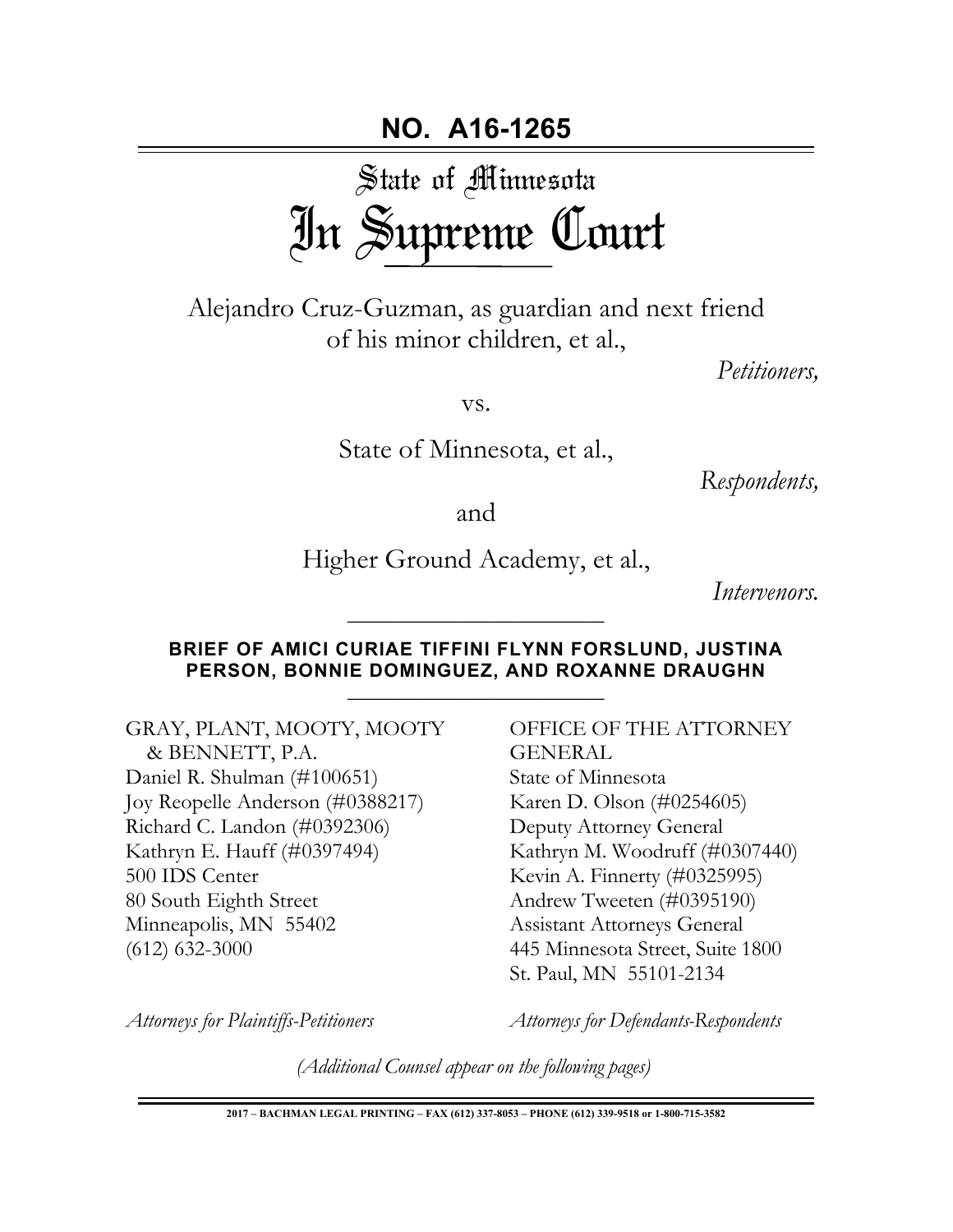John G. Shulman (#0213135) Jeanne-Marie Almonor (#0224595) 126 North Third Street, Suite 402 Minneapolis, MN 55401 Tel: (612) 870-7410 Fax: (612) 870-7462

THE SPENCE LAW FIRM, LLC Mel C. Orchard, III (*Pro Hac Vice*) 15 South Jackson Street Jackson, WY 83001 (307) 733-7290

LAW OFFICE OF JOHN BURRIS James Cook (*Pro Hac Vice*) 7677 Oakport Street, Suite 1120 Oakland, CA 94621 (415) 350-3393

*Attorneys for Plaintiffs-Petitioners*

MASLON LLP William Z. Pentelovich (#85078) Jesse D. Mondry (#0388831) 3300 Wells Fargo Center 90 South Seventh Street Minneapolis, MN 55402-4140 (612) 672-8200

#### and

AMERICAN CIVIL LIBERTIES UNION OF MINNESOTA Teresa J. Nelson (#269736) John B. Gordon (#0036237) 2300 Myrtle Avenue, Suite 180 St. Paul, MN 55114 (651) 645-4097

*Attorneys for Amicus Curiae American Civil Liberties Union of Minnesota*

Will Stancil (#0397860) 901 Summit Avenue South, Apt. 7 Minneapolis, MN 55403 (704) 647-7843

*Attorney for Amici Curiae Jim Hilbert, Jessica Clarke, and William McGeveran*

BASSFORD REMELE Lewis A. Remele, Jr. (#90724) Kate L. Homolka (#395229) 100 South Fifth Street, Suite 1500 Minneapolis, MN 55402-1254 (612) 333-3000

*Attorneys for Amici Curiae Tiffini Flynn Forslund, Justina Person, Bonnie Dominguez, and Roxanne Draughn*

BRIGGS AND MORGAN, P.A.

Jack Y. Perry (#209272) Michael W. Kaphing (#389349) 2200 IDS Center 80 South Eighth Street Minneapolis, MN 55402 (612) 977-8497

and

JOHN CAIRNS LAW, P.A. John Cairns (#14096) 2751 Hennepin Avenue, Box 280 Minneapolis, MN 55408 (612) 986-8532

*Attorneys for Amici Curiae Higher Ground Academy, et al.*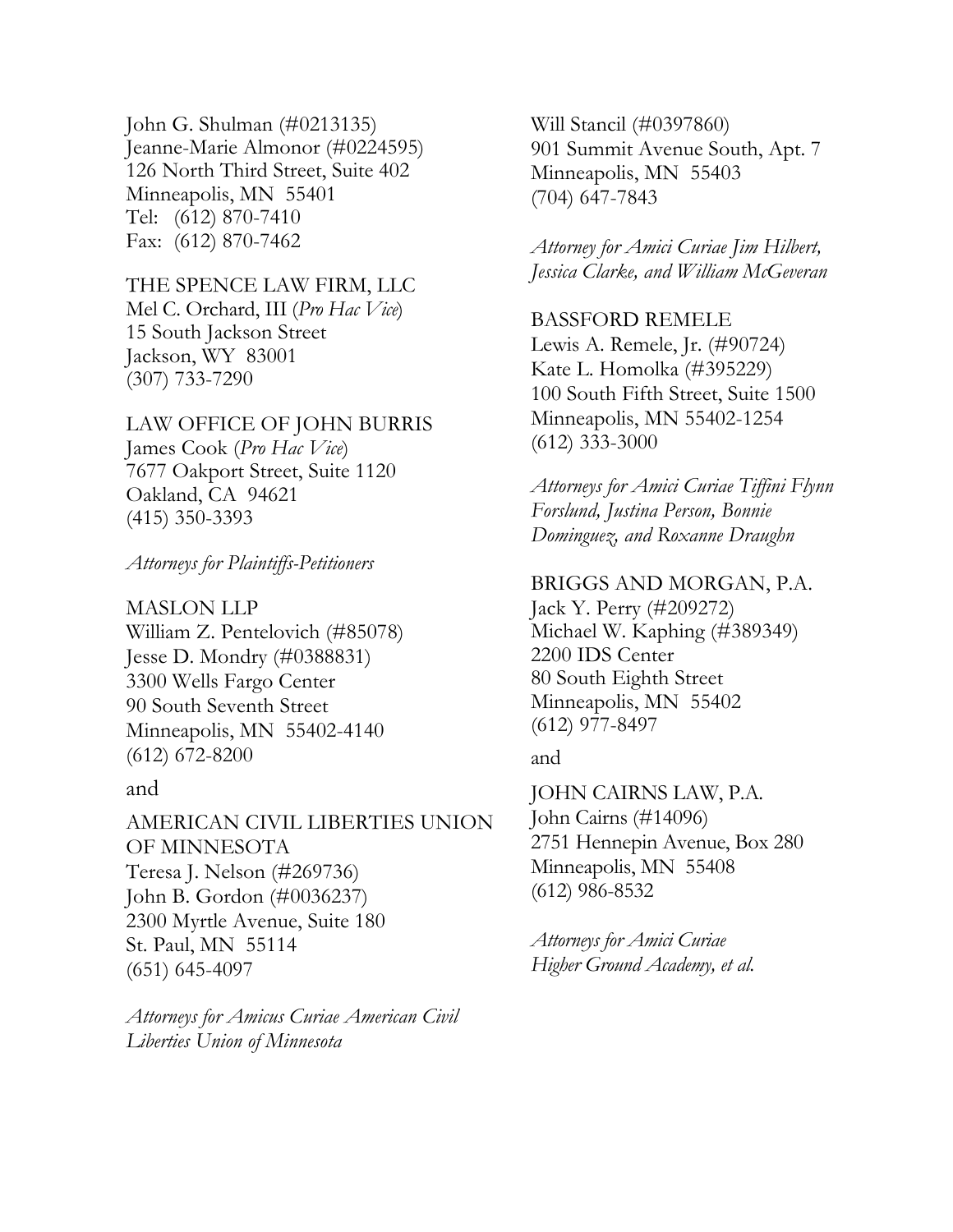JONES DAY Christina Lindberg (#0398222) 90 South Seventh Street, Suite 4950 Minneapolis, MN 55402 (612) 217-8851

*Attorney for Amici Curiae Education Law Center and the Constitutional and Education Law Scholars*

Myron Orfield (#019072X) 4019 Sheridan Avenue South Minneapolis, MN 55410 (612) 926-9205

*Attorney for Amicus Curiae Myron Willard Orfield, Jr.*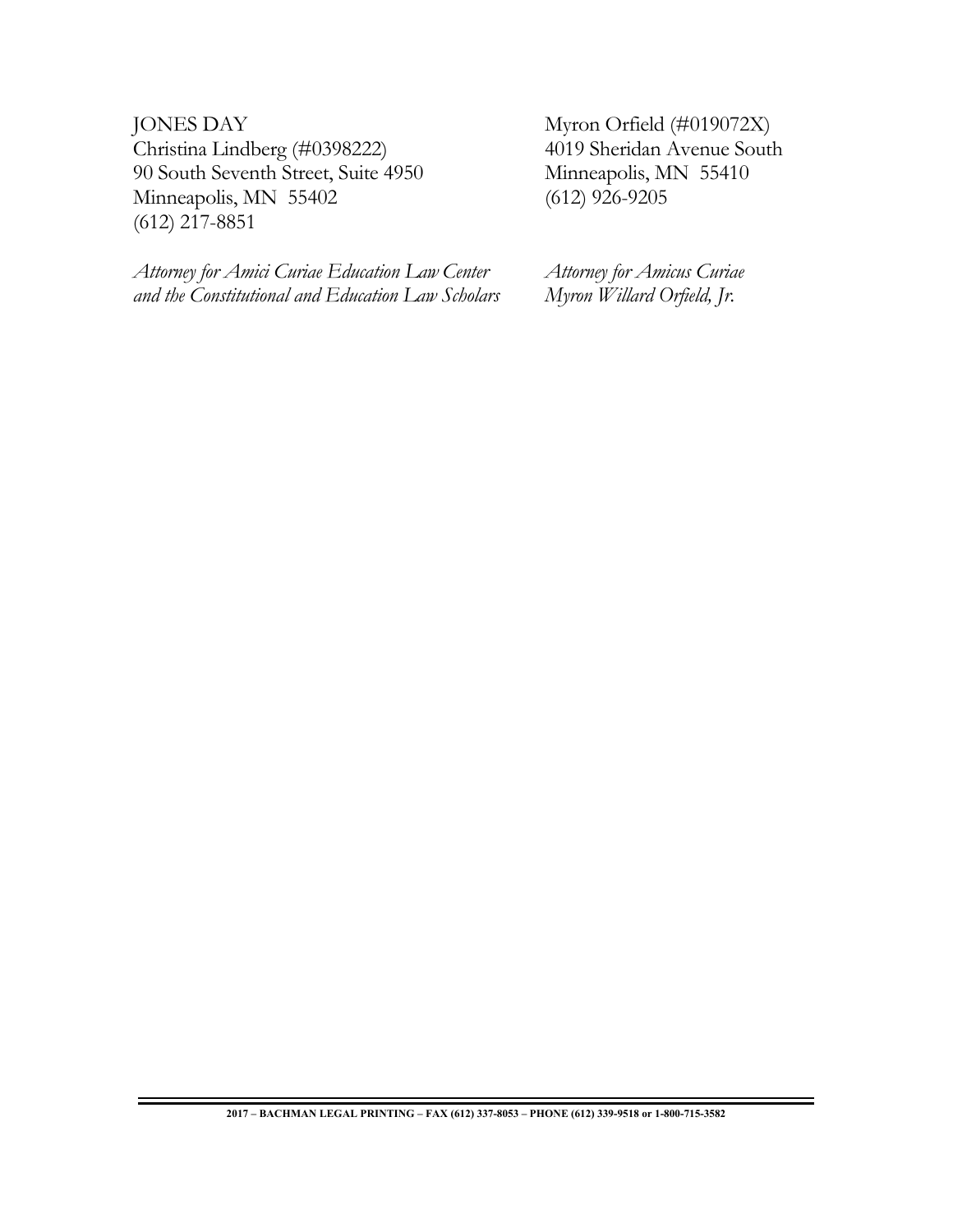# **TABLE OF CONTENTS**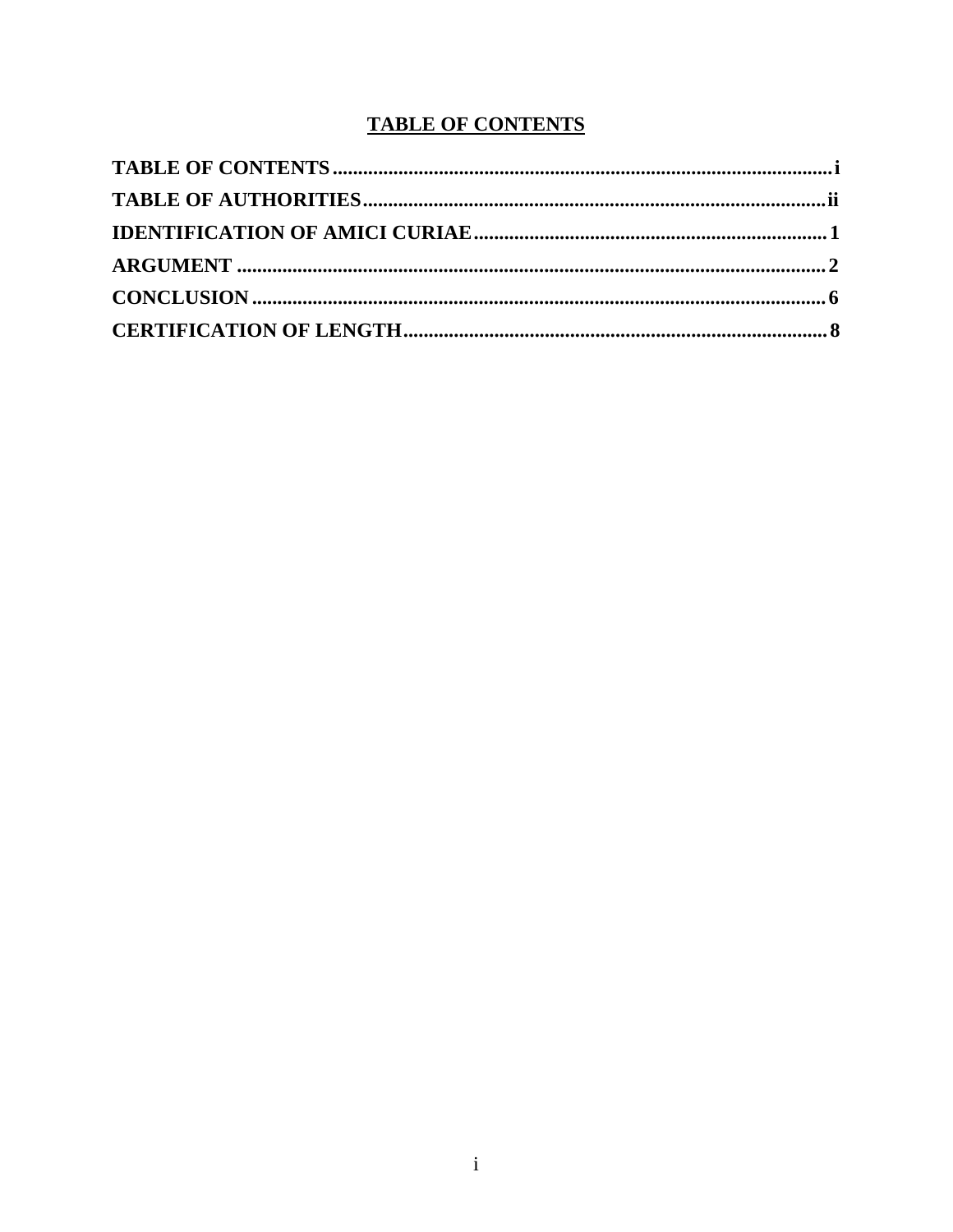# **TABLE OF AUTHORITIES**

| Cases:                                                    | Page |
|-----------------------------------------------------------|------|
| Baker v. Carr,                                            |      |
| Brewer v. Hoxie Sch. Dist. No. 46 of Lawrence Cty., Ark., |      |
| Cf. DeShaney v. Winnebago Cty. Dep't of Soc. Servs.,      |      |
| Cruz-Guzman v. State,                                     |      |
| Harris v. McRae,                                          |      |
| Seattle Sch. Dist. No. 1 of King Cty. v. State,           |      |
| Skeen v. State,                                           |      |
| State v. Fairmont Creamery Co.,                           |      |
| <b>Statutes:</b>                                          |      |
|                                                           |      |
|                                                           |      |
| Miscellaneous:                                            |      |
|                                                           |      |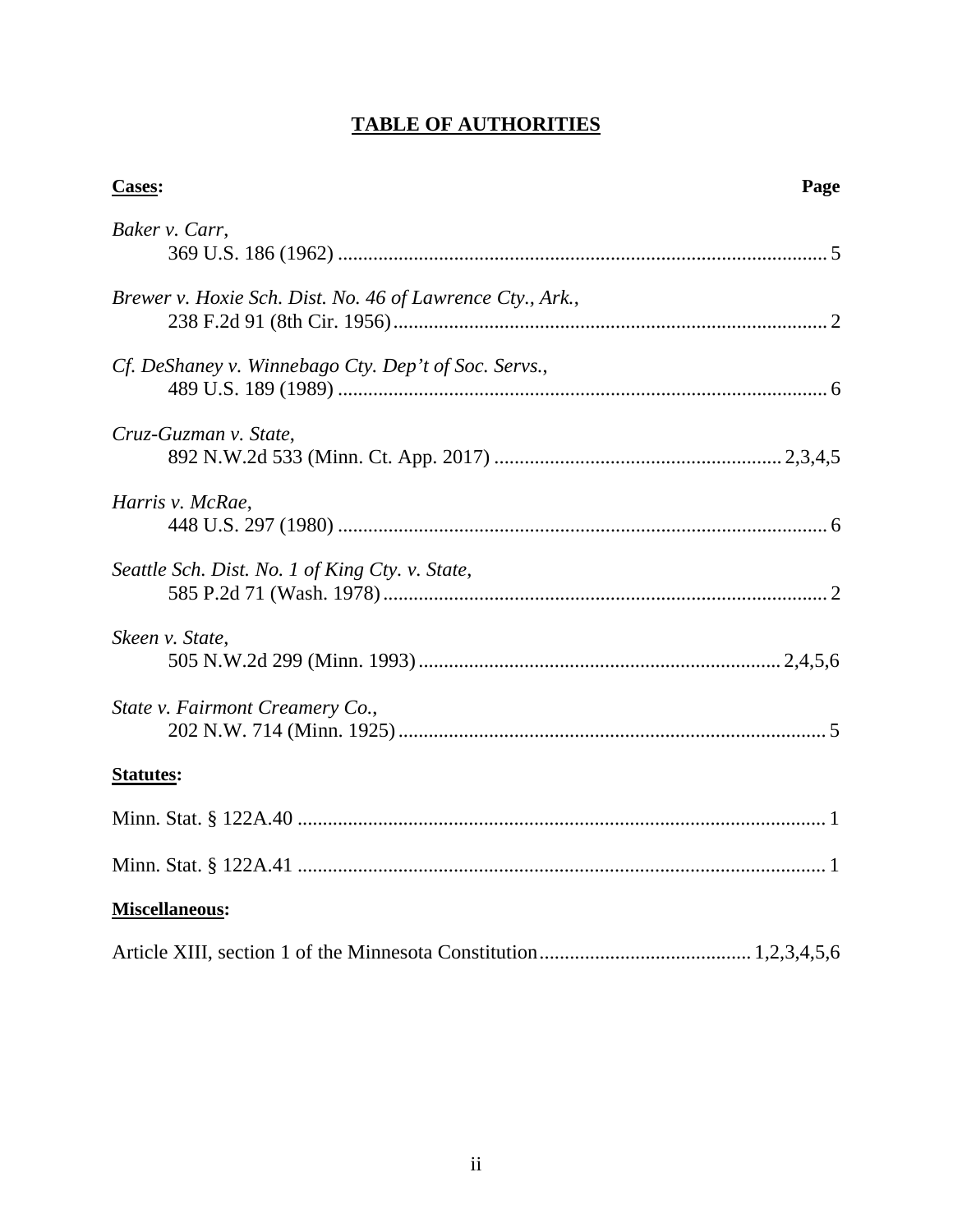#### **IDENTIFICATION OF AMICI CURIAE**

Tiffini Flynn Forslund, Justina Person, Bonnie Dominguez, and Roxanne Draughn (the "*Forslund* Plaintiffs") are Plaintiffs/Appellants in *Tiffini Flynn Forslund, et al. v. State of Minnesota, et al.*, which is currently before the Minnesota Court of Appeals and challenges the constitutionality of Minnesota's teacher tenure laws, as codified in the Continuing Contract Law, Minn. Stat. § 122A.40, and the Tenure Act, Minn. Stat. § 122A.41 (the "Tenure Laws"). All are mothers of children who attend (or have attended) public schools across the state of Minnesota. The *Forslund* Plaintiffs allege that their children have each been assigned to chronically ineffective teachers afforded ironclad job security under the Tenure Laws, and face a substantially increased risk of being assigned to chronically ineffective teachers, thus jeopardizing their children's fundamental right to an adequate education, as guaranteed by Article XIII, section 1 of the Minnesota Constitution (the "Education Clause").

The *Forslund* litigation considers issues distinct from those under review in this case. The *Forslund* Plaintiffs allege (1) that the State is failing its constitutional duty to maintain an education system that provides an adequate education to all students; (2) the Tenure Laws impede the State from performing its constitutional duty to provide an adequate education to all students, thus burdening students' fundamental right to an adequate education; and (3) legislatively defined metrics already exist to determine whether the Challenged Statutes operate as the *Forslund* Plaintiffs allege, providing ironclad job security to chronically ineffective teachers. Despite these distinctions, the Attorney General has taken the position the Court of Appeals' opinion in this matter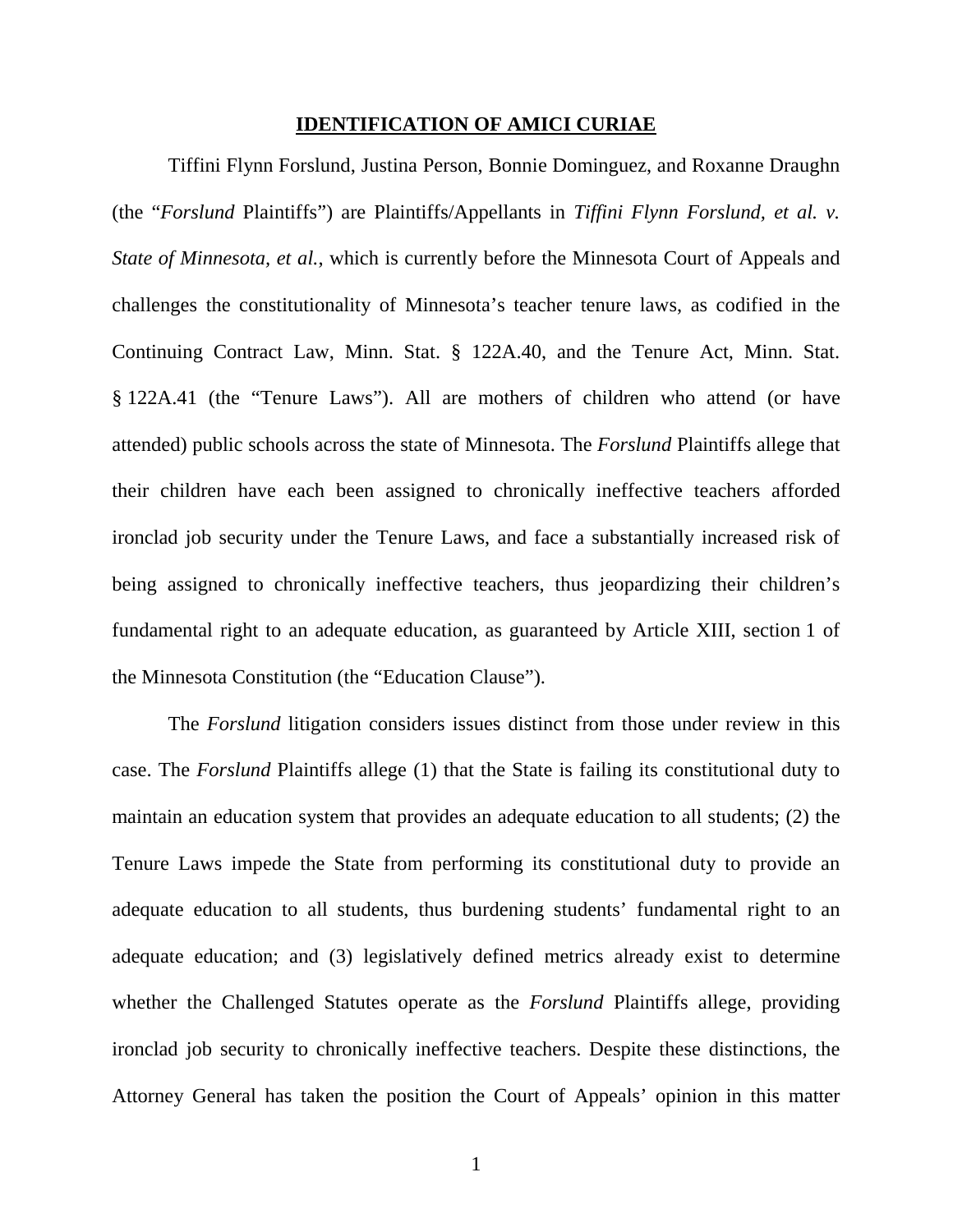decides the *Forslund* litigation *in absentia* by holding that "the Education Clause … does not establish a constitutional claim related to educational quality." The Attorney General's position is wrong; nonetheless, this Court's decision in *Cruz-Guzman* potentially impacts the *Forslund* litigation depending on how broadly this Court interprets the holding of the Court of Appeals.

#### **ARGUMENT**

Education is unique among rights afforded by the Minnesota Constitution because the Education Clause is the only instance when the Constitution places an affirmative duty on the State. *Skeen v. State*, 505 N.W.2d 299, 313 (Minn. 1993). For this reason, it is the State's "constitutional duty" to provide an education system that "generate[s] an adequate level of education which meets all state standards" for "all students." *Id.* at 315, 320. This constitutional duty, in turn, creates a correlative "fundamental right, under the Education Clause, to a 'general and uniform system of education' which provides an adequate education to all students in Minnesota." *Id.* at 315. Students may invoke this fundamental right to an "adequate education" to challenge State action—and, specifically, State law—that impedes the State's constitutional duty to provide an adequate education to all students. *See Skeen*, 505 N.W.2d at 313, 315; *Brewer v. Hoxie Sch. Dist. No. 46 of Lawrence Cty., Ark.*, 238 F.2d 91, 100 (8th Cir. 1956) ("The existence of a Constitutional duty presupposes a correlative Constitutional right in the person for whom the duty is to be exercised."); *see also Seattle Sch. Dist. No. 1 of King Cty. v. State*, 585 P.2d 71, 91 (Wash. 1978) ("By imposing upon the State a Paramount duty to make ample provision for the education of all children residing within the State's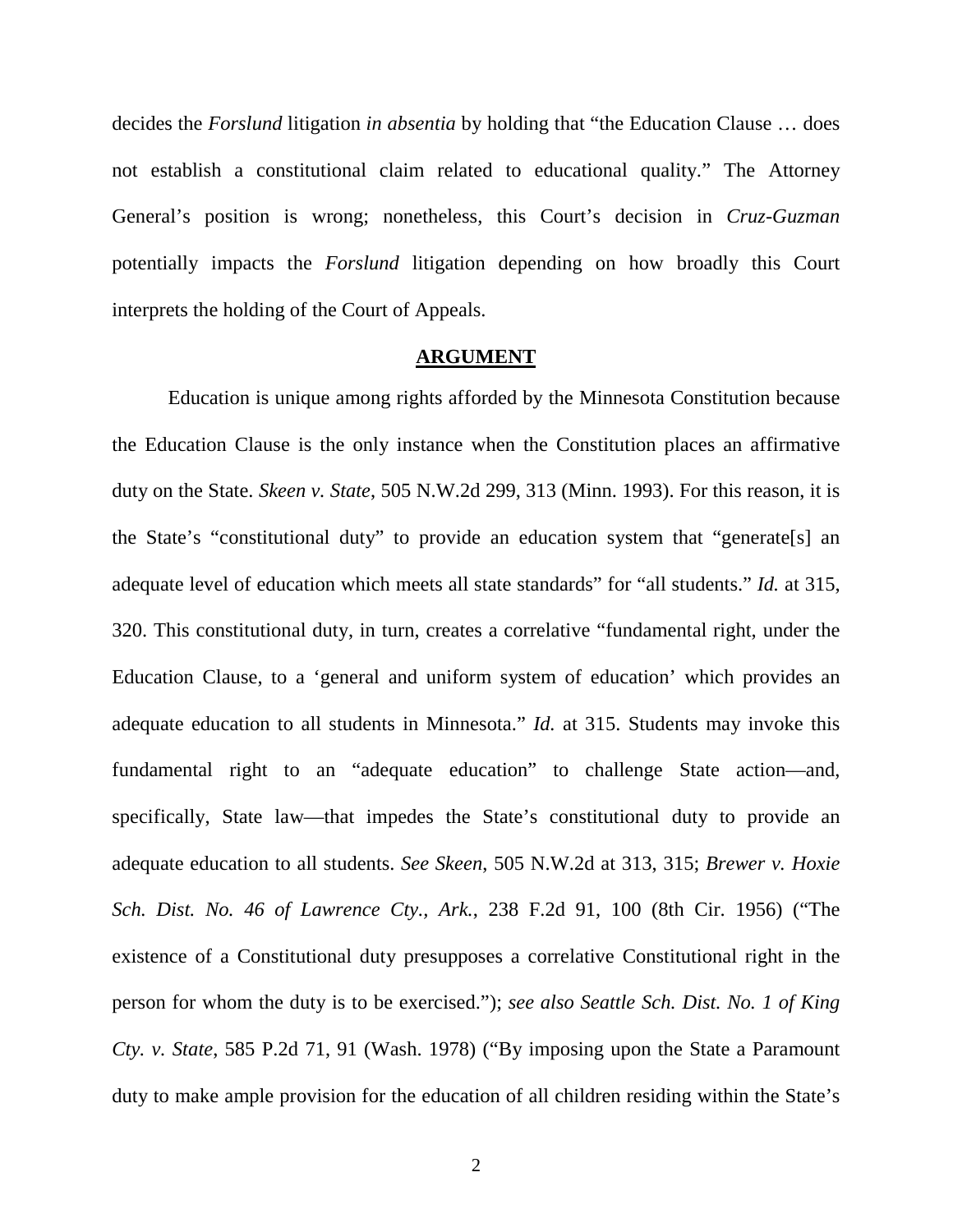borders, the constitution has created a 'duty' that is supreme, preeminent or dominant. Flowing from this constitutionally imposed 'duty' is its jural correlative, a correspondent 'right' permitting control of another's conduct. Therefore, all children residing within the borders of the State possess a 'right,' arising from the constitutionally imposed 'duty' of the State, to have the State make ample provision for their education.").

In *Cruz-Guzman,* the Court of Appeals dismissed claims that the State permits "educational and social policies" resulting in segregation and, consequently, "an inadequate education" in violation of the Education Clause. *Cruz-Guzman v. State*, 892 N.W.2d 533, 535 (Minn. Ct. App. 2017). The Court of Appeals determined that the nature of the plaintiffs' allegations and the relief requested would necessarily require a court to define the meaning of an "adequate" education within the context of the plaintiffs' challenge, and to define "the attendant qualitative standard" by which to measure adequacy. *Id.* at 538. This endeavor would require "the judiciary to establish educational policy," thus rendering the plaintiffs' claims "a nonjusticiable political question." *Id.* at 538-40.

The *Forslund* Plaintiffs' own case involves an Education Clause challenge distinct from that at issue here. Nonetheless, the Attorney General has invoked the Court of Appeals' decision here to create a *de facto* rule that claims involving the right to an adequate education are nonjusticiable *per se*, arguing that "the Education Clause … does not establish a constitutional claim related to educational quality." But this goes too far. In *Cruz-Guzman*, the Court of Appeals only examined "the constitutional underpinnings of *respondents'* asserted right to an adequate education," determining that the political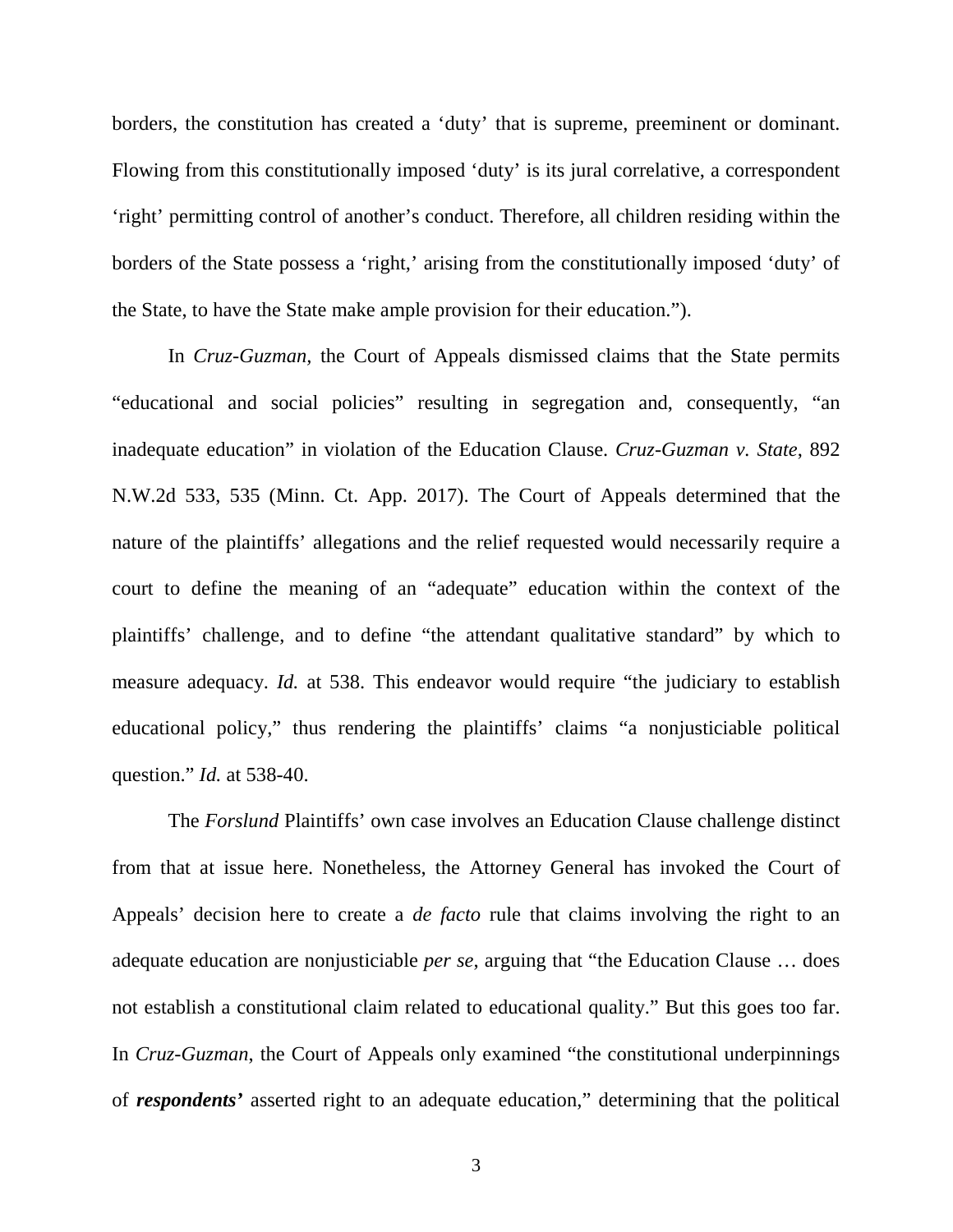question doctrine barred review because "*respondents'* inadequate-education claims inevitably require[d the Court] to define the relevant qualitative standard." *Id.* at 537-40 (emphasis added). But the Court of Appeals necessarily stopped short of saying all Education Clause claims predicated on students' right to an "adequate education" are nonjusticiable: Indeed, it stated that when judicially discoverable and manageable standards exist for measuring an Education Clause challenge a court "would have no difficulty concluding that th[e] case presents a justiciable controversy." *Id.* at 540.

Moreover, and also in the *Forslund* Plaintiffs' own case, the Attorney General has invoked the Court of Appeals' decision here to argue that Minnesota's students are not entitled to education of a certain quality. Again, this is not correct. In *Skeen*, this Court expressly held that "there is a fundamental right, under the Education Clause, to a 'general and uniform system of education' which provides an *adequate education* to all students." *Skeen*, 505 N.W.2d at 312 (emphasis added). The *Skeen* Court reiterated this constitutional guarantee multiple times, and the *Skeen* plaintiffs' concession that the existing public school system provided an adequate education meeting all state standards was integral to its determination that the Education Clause claim at issue failed. *Id.* at 312, 318. The *Skeen* decision cannot be disregarded: It supersedes all prior Education Clause jurisprudence and sets the course for Education Clause jurisprudence to follow. Only this Court may narrow the scope of students' fundamental right to an "adequate education." Until such time, the Attorney General (and the Court of Appeals) must accept *Skeen's* holding that the Education Clause guarantees a school system that "provides an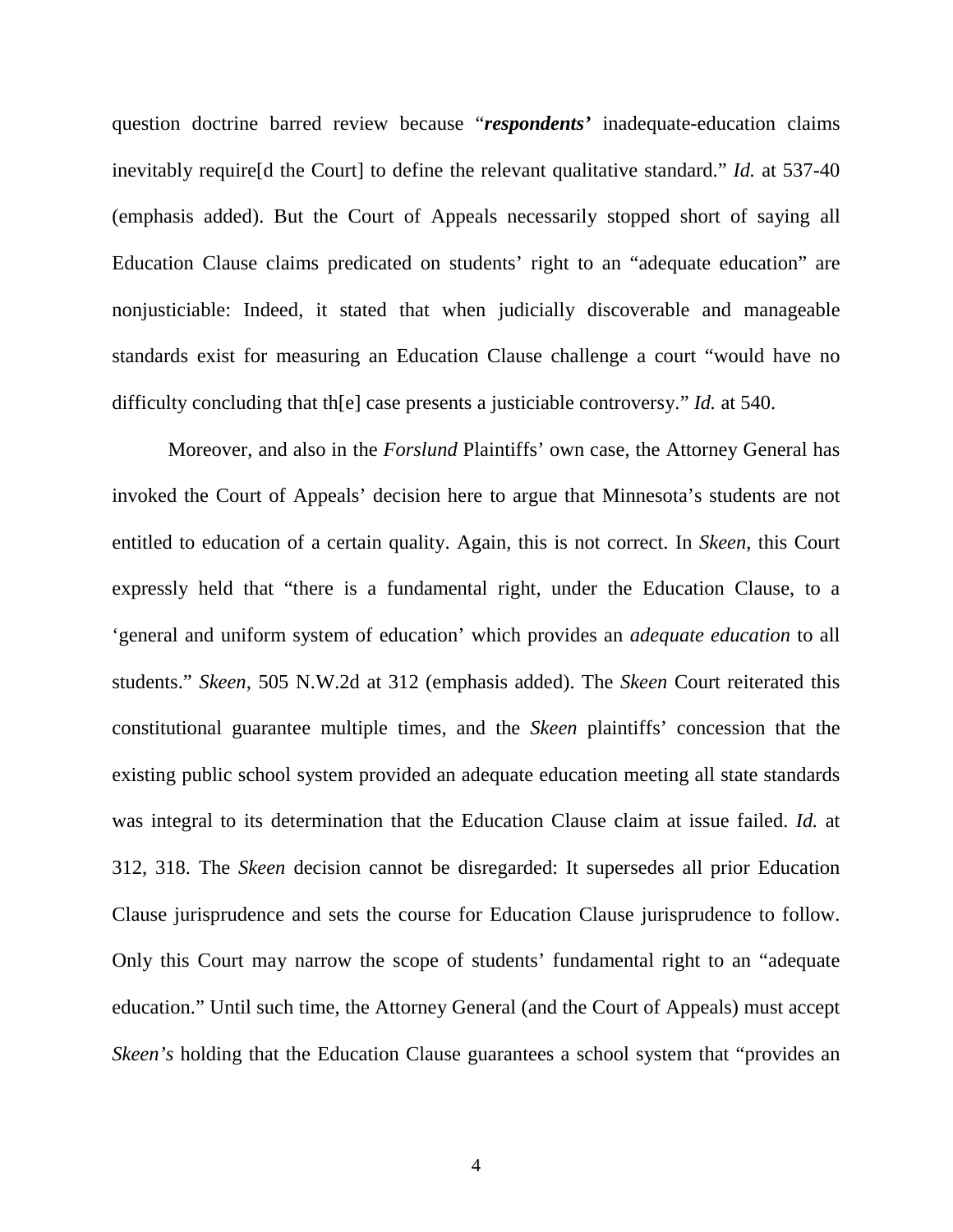adequate education to all students in Minnesota." *Id.* at 315. Anything else is a radical departure from traditional notions of judicial authority.

The Attorney General's *de facto* bar directly contradicts this Court's determination that "there is a fundamental right, under the Education Clause, to a 'general and uniform system of education' which provides an *adequate education* to all students." *Skeen*, 505 N.W.2d at 312 (emphasis added). Where, as in the *Forslund* Plaintiffs' action, the Education Clause claims at issue do *not* require a court to "establish[] the appropriate qualitative standard" by which to measure the baseline qualitative "adequacy" of public education across the state (because measurable standards already exist in law), the political question doctrine cannot apply. *Cruz-Guzman*, 892 N.W.2d at 539; *see id.* ("Unless one of these formulations [of a political question] is inextricable from the case at bar, there should be no dismissal for non-justiciability on the ground of a political question's presence." (quoting *Baker v. Carr*, 369 U.S. 186, 217 (1962)). Stated differently, when a plaintiff wields the Education Clause as a shield to protect her children from laws *impeding* the State's "constitutional duty" to provide "an adequate education to all students" (and thus *burdening* students' correlative "fundamental right" to "an adequate education"), a justiciable controversy exists and the court must assess the merits. *Skeen*, 505 N.W.2d at 315, 320; *see State v. Fairmont Creamery Co.*, 202 N.W. 714, 719 (Minn. 1925) ("The Legislature does not define the constitutional limits of its legislative powers, nor ultimately can it decide them. … If the Legislature transgresses its constitutional limits the courts must say so, for they must ascertain and apply the law, and a statute not within constitutional limits is not law.").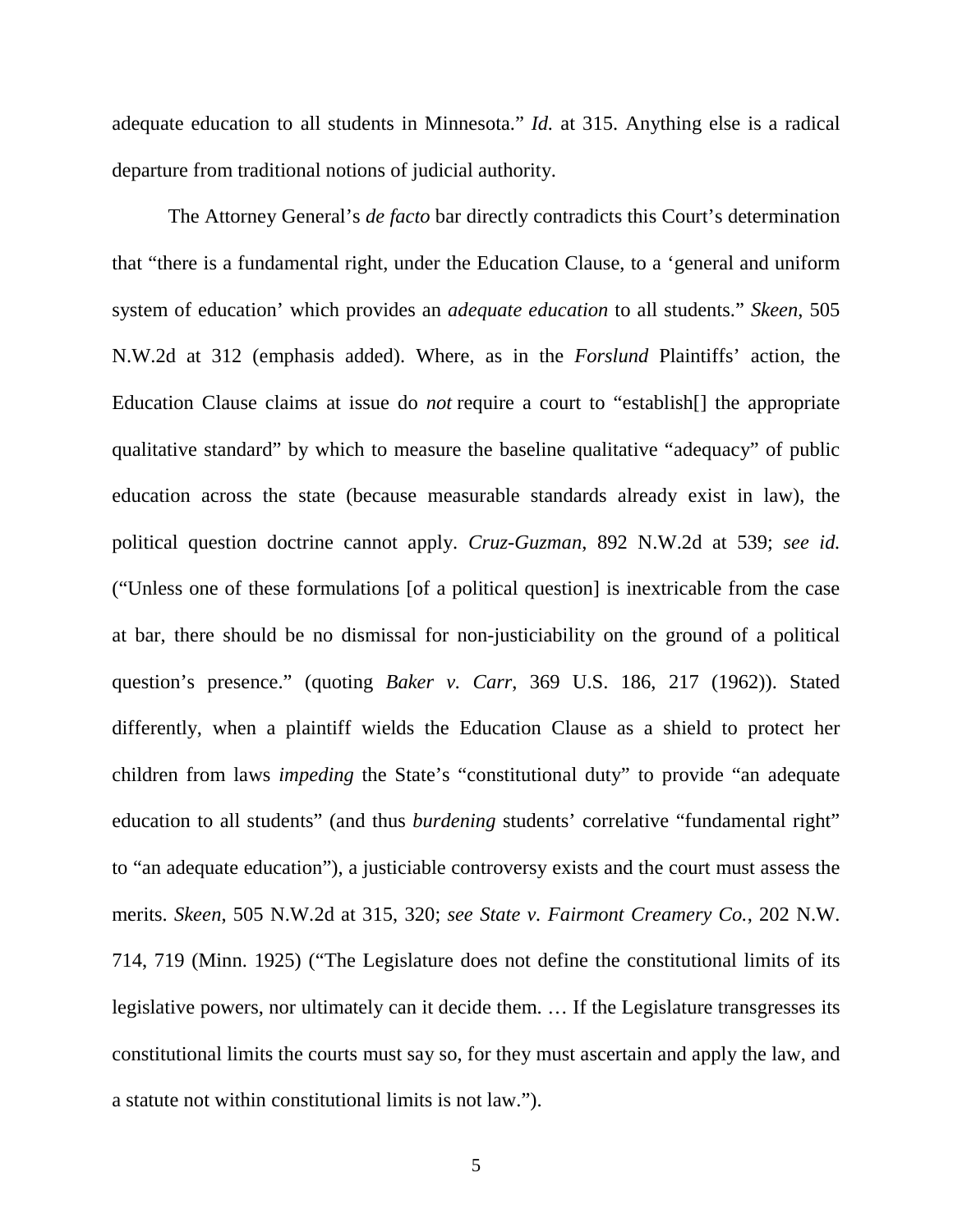Plaintiffs should be able to turn to the court system for protection against State laws burdening students' fundamental right to an adequate education. It is a foundational precept of constitutional law. *Cf. DeShaney v. Winnebago Cty. Dep't of Soc. Servs.*, 489 U.S. 189, 196 (1989); *Harris v. McRae*, 448 U.S. 297, 317-18 (1980).

#### **CONCLUSION**

The claims in the *Forslund* litigation stand on different footing than those at issue in this case. Nonetheless, the Attorney General has invoked the Court of Appeals' decision here to create an insurmountable bar to any kind of claim seeking to vindicate students' "fundamental right, under the Education Clause, to a 'general and uniform system of education' which provides an adequate education to all students in Minnesota." *Skeen*, 505 N.W.2d at 315. This Court should correct this unfounded and overreaching bar to the judicial system.

The *Forslund* Plaintiffs respectfully submit that the Court of Appeals' decision should be reversed, and that this Court should re-affirm the State's constitutional duty to provide an adequate education to all students and hold that State action which impedes the State's constitutional duty to provide an adequate education to all students burdens students' correlative fundamental right to an adequate education, creating a justiciable controversy not immune from review by the political question doctrine.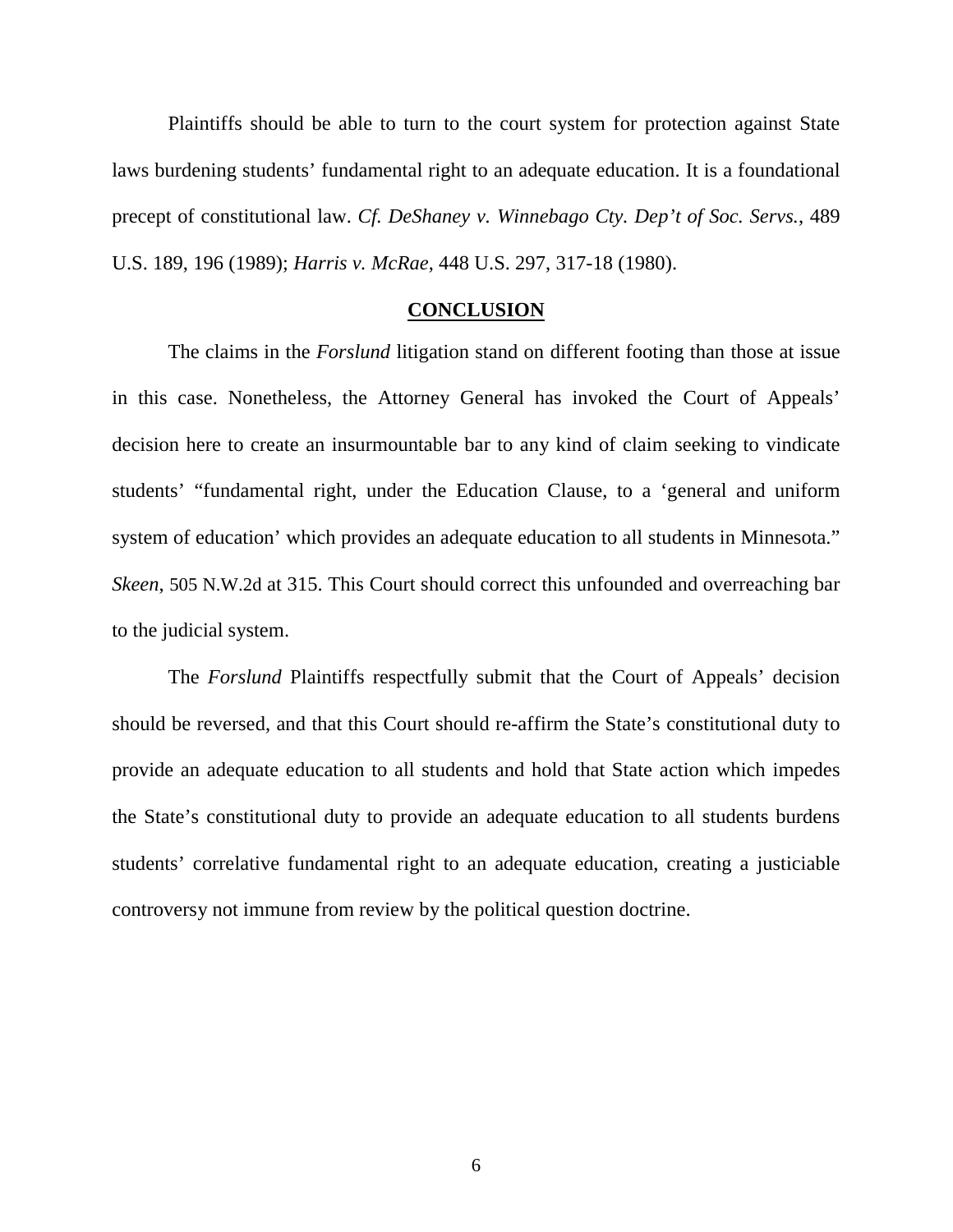#### Dated: June 2, 2017 **BASSFORD REMELE**

*A Professional Association*

By: /s/ Kate L. Homolka

Lewis A. Remele, Jr. (MN #90724) Kate L. Homolka (MN #395229) 100 South Fifth Street, Suite 1500 Minneapolis, MN 55402-1254 Telephone: (612) 333-3000 Facsimile: (612) 333-8829 lremele@bassford.com khomolka@bassford.com

Nekima Levy-Pounds (MN #335101) 2901 Lyndale Avenue N. Minneapolis, Minnesota 55411 Telephone: (612) 210-3734 nekimalevypounds@gmail.com

#### *and*

FISHMAN HAYGOOD, L.L.P. James R. Swanson (LA #18455) Alysson L. Mills (LA #32904) Jesse C. Stewart (LA #36282) 201 St. Charles Avenue, Suite 4600 New Orleans, Louisiana 70170-4600 Telephone: (504) 586-5252 Facsimile: (504) 586-5250 jswanson@fishmanhaygood.com amills@fishmanhaygood.com jstewart@fishmanhaygood.com

*Attorneys for Applicants Tiffini Flynn Forslund, Justina Person, Bonnie Dominguez, and Roxanne Draughn*